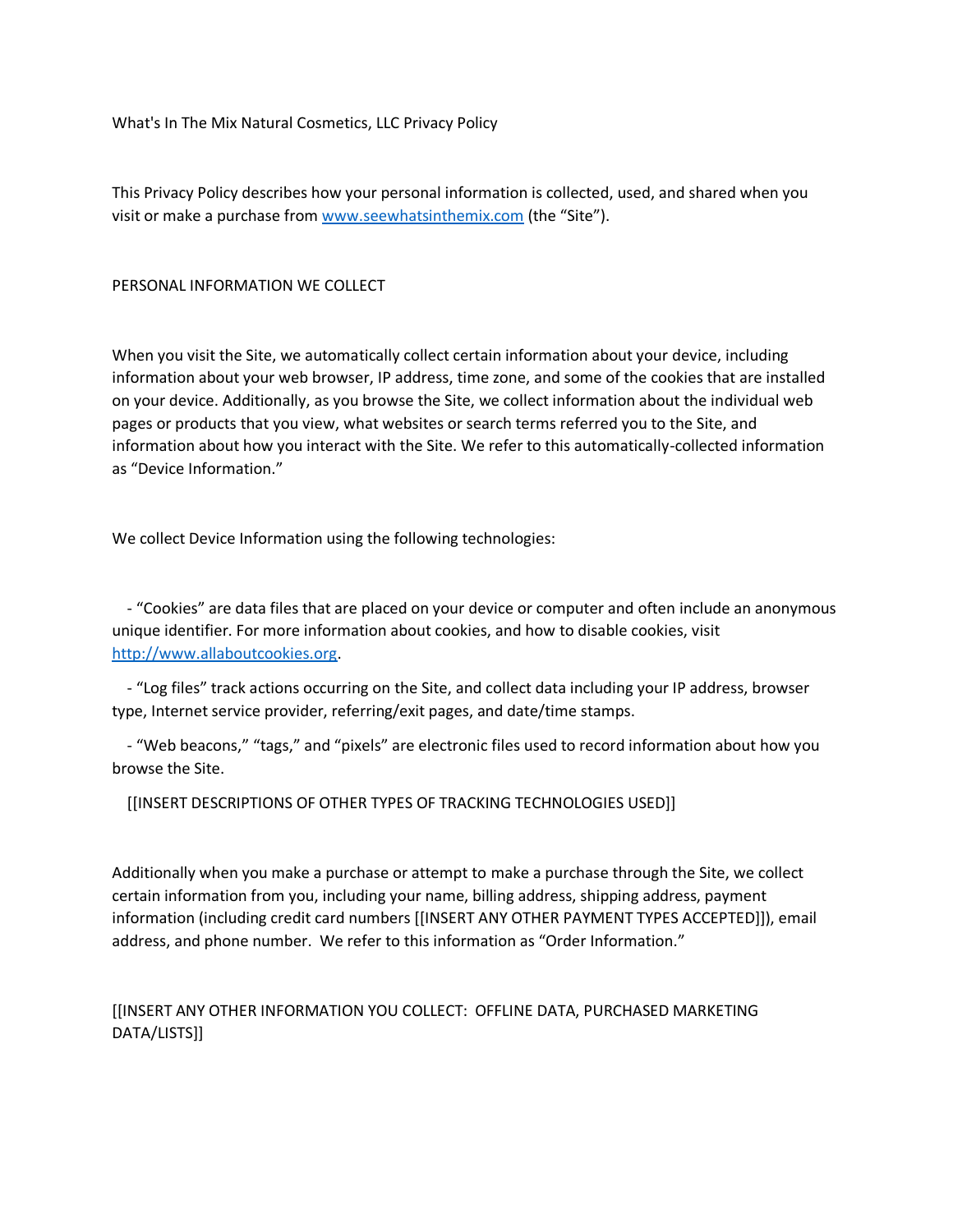When we talk about "Personal Information" in this Privacy Policy, we are talking both about Device Information and Order Information.

## HOW DO WE USE YOUR PERSONAL INFORMATION?

We use the Order Information that we collect generally to fulfill any orders placed through the Site (including processing your payment information, arranging for shipping, and providing you with invoices and/or order confirmations). Additionally, we use this Order Information to:

#### Communicate with you;

Screen our orders for potential risk or fraud; and

When in line with the preferences you have shared with us, provide you with information or advertising relating to our products or services.

#### [[INSERT OTHER USES OF ORDER INFORMATION]]

We use the Device Information that we collect to help us screen for potential risk and fraud (in particular, your IP address), and more generally to improve and optimize our Site (for example, by generating analytics about how our customers browse and interact with the Site, and to assess the success of our marketing and advertising campaigns).

[[INSERT OTHER USES OF DEVICE INFORMATION, INCLUDING: ADVERTISING/RETARGETING]]

#### SHARING YOUR PERSONAL INFORMATION

We share your Personal Information with third parties to help us use your Personal Information, as described above. For example, we use Shopify to power our online store--you can read more about how Shopify uses your Personal Information here: [https://www.shopify.com/legal/privacy.](https://www.shopify.com/legal/privacy) We also use Google Analytics to help us understand how our customers use the Site--you can read more about how Google uses your Personal Information here: [https://www.google.com/intl/en/policies/privacy/.](https://www.google.com/intl/en/policies/privacy/) You can also opt-out of Google Analytics here: [https://tools.google.com/dlpage/gaoptout.](https://tools.google.com/dlpage/gaoptout)

Finally, we may also share your Personal Information to comply with applicable laws and regulations, to respond to a subpoena, search warrant or other lawful request for information we receive, or to otherwise protect our rights.

[[INCLUDE IF USING REMARKETING OR TARGETED ADVERTISING]] BEHAVIOURAL ADVERTISING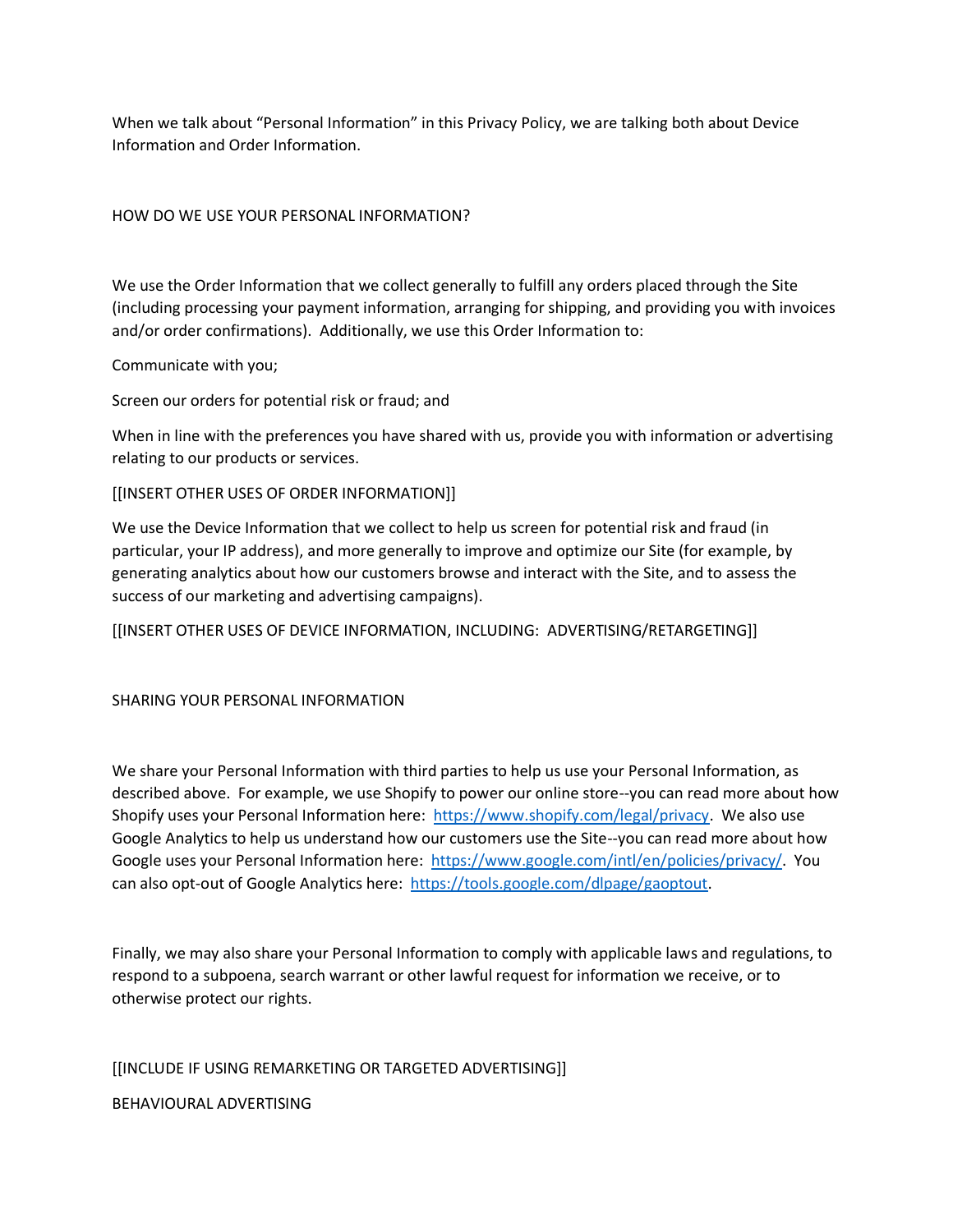As described above, we use your Personal Information to provide you with targeted advertisements or marketing communications we believe may be of interest to you. For more information about how targeted advertising works, you can visit the Network Advertising Initiative's ("NAI") educational page at [http://www.networkadvertising.org/understanding-online-advertising/how-does-it-work.](http://www.networkadvertising.org/understanding-online-advertising/how-does-it-work)

You can opt out of targeted advertising by:

INCLUDE OPT-OUT LINKS FROM WHICHEVER SERVICES BEING USED.

COMMON LINKS INCLUDE:

FACEBOOK - <https://www.facebook.com/settings/?tab=ads>

GOOGLE - <https://www.google.com/settings/ads/anonymous>

BING - <https://advertise.bingads.microsoft.com/en-us/resources/policies/personalized-ads>

Additionally, you can opt out of some of these services by visiting the Digital Advertising Alliance's optout portal at: [http://optout.aboutads.info/.](http://optout.aboutads.info/)

#### DO NOT TRACK

Please note that we do not alter our Site's data collection and use practices when we see a Do Not Track signal from your browser.

#### YOUR RIGHTS

If you are a European resident, you have the right to access personal information we hold about you and to ask that your personal information be corrected, updated, or deleted. If you would like to exercise this right, please contact us through the contact information below.

Additionally, if you are a European resident we note that we are processing your information in order to fulfill contracts we might have with you (for example if you make an order through the Site), or otherwise to pursue our legitimate business interests listed above. Additionally, please note that your information will be transferred outside of Europe, including to Canada and the United States.

DATA RETENTION